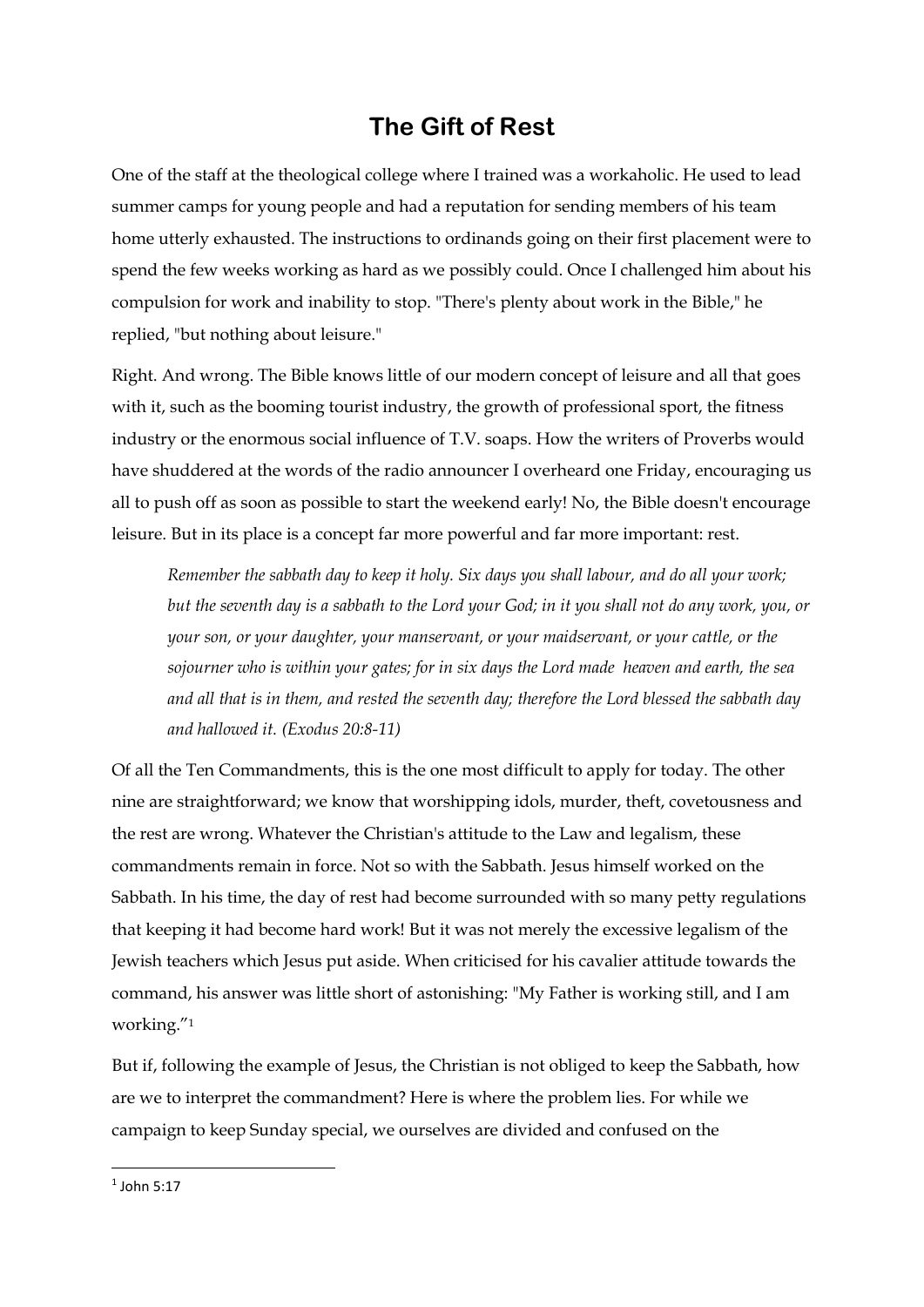significance of the command to rest. Many Christians, rushing from one meeting to another, find Sunday the busiest day of the week. Many clergy pay no more than lip-service to the idea of a regular day off during the week. We are busy and over-burdened and find it difficult to set aside time to allow God space in our lives. What does it mean, under the New Covenant, to keep the Sabbath?

#### **The Limits to Work**

What the commandment tells us, simply, is that there must be *a limit on work*. As well as telling each farmer and employer to stop work, it also ensured that servants, employees and even animals got a day of rest. Nor did the command to rest end with one day a week. The whole economy of Old Testament Israel was based on this principle. Not only must everyone stop work for one day in seven, but one year in seven all the land was to lie fallow.<sup>2</sup> Every seven years, debts were to be cancelled and slaves released.<sup>3</sup> These principles ensure that Israel was constantly dependent on God's blessing. They had to rely on God to see them through the seventh year by providing a bumper harvest in the sixth. The creditor and the slave owner were encouraged to rely on God's generosity in return for their own.<sup>4</sup>

Nor does the Sabbath principle end there. Every fifty years - seven times seven plus one came the year of Jubilee, when all land was to be returned to the family which had originally owned it.<sup>5</sup> Anyone who had lost his land and become a hired labourer, working for someone else, or whose father or grandfather had lost their land, was to be released from his contract and allowed to return to the land he or his father and grandfather had once owned.

In today's economic climate, the Sabbath is truly counter-cultural. The effect of this extraordinary provision was to set a limit on anyone's ability to get rich through success in work. In the year of Jubilee anyone who had lent money, bought slaves or expanded his landholding, had to give it all back, and everyone returned to the point from where they started. The sabbath principle governed the whole economy, limiting not only the hours of work, but also the amount which could be achieved by work. And the year of Jubilee, the fullest expression of the sabbath principle in action, was what Jesus announced as part of the salvation he had come to bring.<sup>6</sup>

<sup>2</sup> Leviticus 25:1-7

<sup>3</sup> Exodus 21:1-11; Deuteronomy 15:1-18

<sup>4</sup> Leviticus 25:20-22; Deuteronomy 15:10

<sup>5</sup> Leviticus 25:8-17

<sup>6</sup> Luke 4:19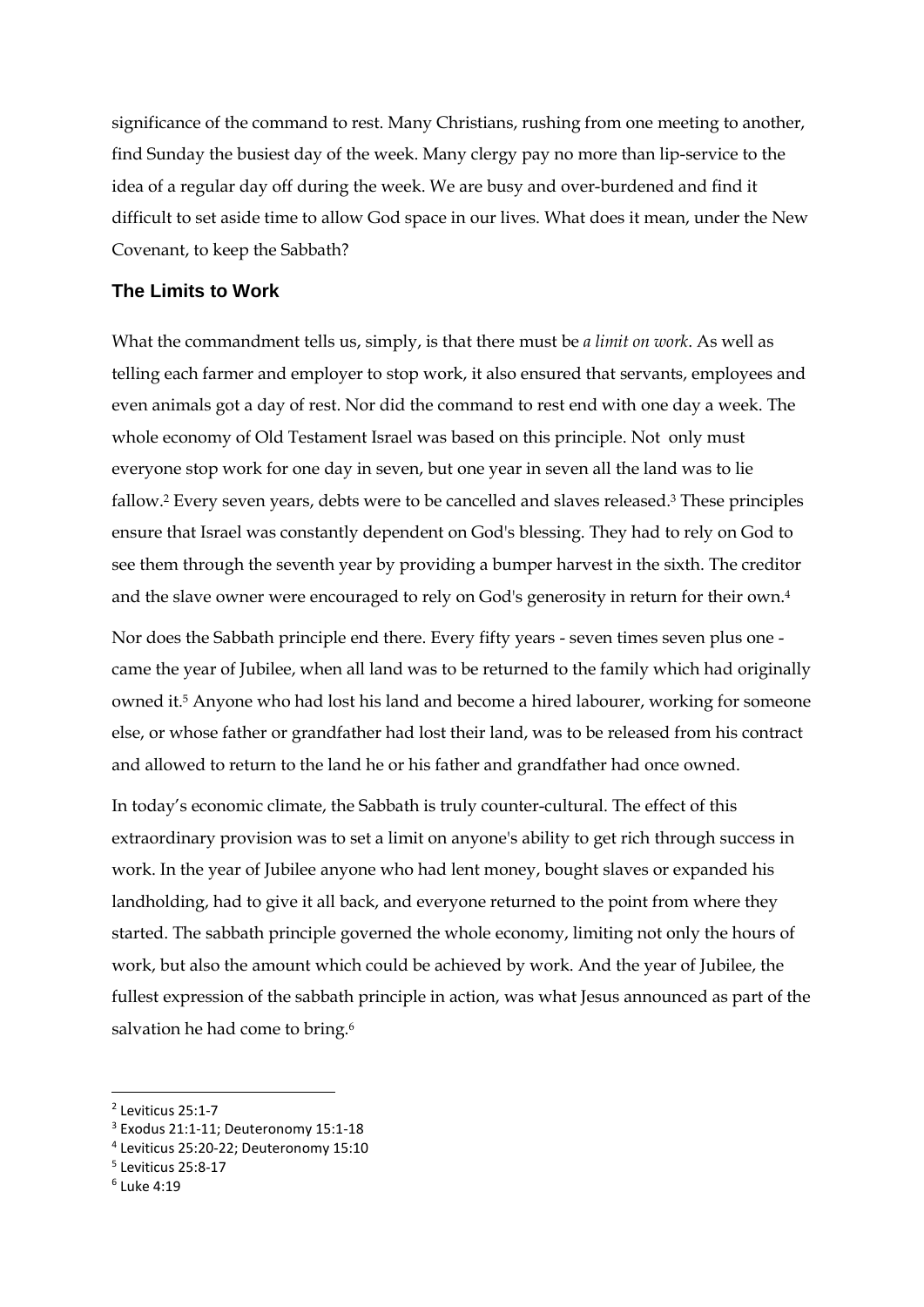## **Work in the Garden**

But why should God set this kind of a limit on work? What is there about work which makes it necessary? The answer is to be found in the early chapters of Genesis. First,

*"God took the man and put him in the Garden of Eden to till it and keep it." (Genesis 2:15)*

In other words, God gave the man a job to do, a creative occupation through which he could bring the garden God had planted to its full potential. Chapter 1, verses 26-28 tell us that men and women are to have dominion over the earth and to subdue it. The implication is that they are to do so by working. We are to understand work as a *good thing*. It is part of God's good creation and the purpose for which he created human beings. Our experience itself testifies to the truth of this. Work is a source of satisfaction and fulfilment, an opportunity to stretch and prove ourselves, to succeed in a task, to achieve something really worthwhile, to provide for a family, or to serve others.

Because work is so important in our lives, it is an important part of our identity. The work we do helps to make us the people we are. It defines us, not only for other people, but for ourselves as well. That is why it is essential to *stop* being a teacher, a doctor, an engineer, a mother, a factory worker and even a vicar, not once in a while but regularly, so as to discover who we really are before God.

William Wilberforce is remembered for his long campaign as a M.P for the abolition of the slave trade. In 1801, after years of so far fruitless struggle, a new government came to office and Wilberforce was rumoured to be in line for a cabinet post. For several days, he became preoccupied by the possibility, but then came Sunday. In his diary for that day, Wilberforce recorded, "Blessed be God for the day of rest and religious occupation wherein earthly things assume their true size. Ambition is stunted." That Sabbath day, Wilberforce the politician gave way to Wilberforce the man before God. He regained his perspective and was able to concentrate once again on the tasks God was giving him.<sup>7</sup>

Although work is a part of God's good creation, it is crucially affected by the Fall. After Adam's sin, God tells him:

*"Cursed is the ground because of you; in toil you shall eat of it all the days of your life; thorns and thistles it shall bring forth to you...In the sweat of your face you shall eat bread." (Genesis 3:17-19)*

<sup>7</sup> Quoted in Gordon MacDonald, *Ordering Your Private World,* Highland, 1984, p. 173-175.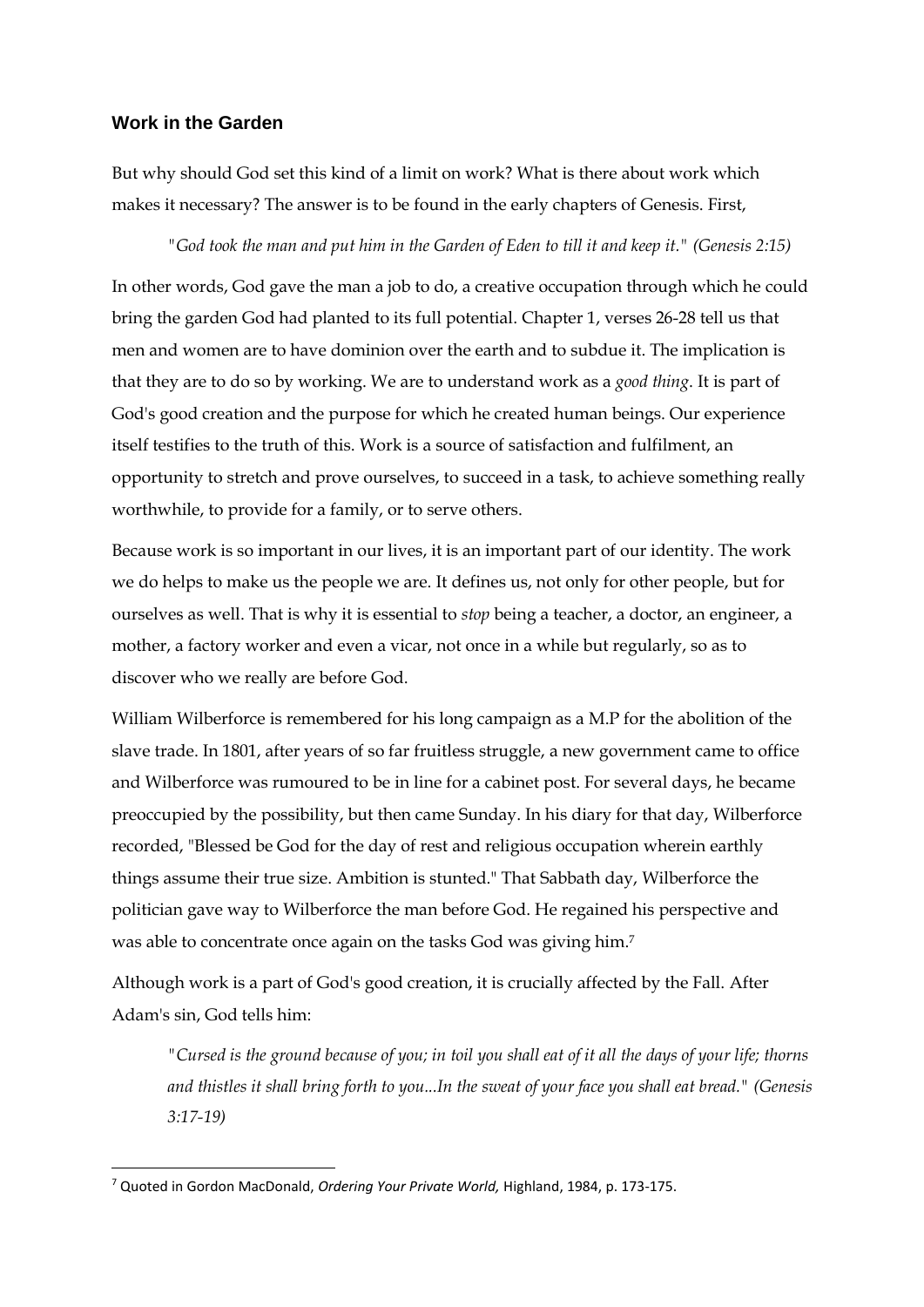Human work was intended to be done in obedience to and partnership with God. With the relationship between God and mankind severed, work becomes toil, and fulfilment often gives way to frustration. We never achieve as much as we hope for; lack of time and strength, or lack of co-operation from others threaten to blight our best efforts. Yet the promise of achievement, satisfaction, success and recognition continues to exercise its hold on us. As a result, work can become a drug, and we find ourselves addicted, submerged in it, unable to do without it. Workaholism poses one of the most significant dangers for the church today. Far too many of our leaders are dominated by the demands and pressures of work, with their perspective distorted by their sense of the importance of their own little bit of the kingdom. "To work tensely," wrote Karl Barth, "is to do so in self-exaltation and forgetfulness of God."<sup>8</sup>

## **Dependence on God**

The three-fold scheme, Creation - Fall - Salvation, offers a useful way of understanding many aspects of our lives in biblical perspective. The Creation aspect of work is expressed by God's command to subdue the earth and rule over it, and the promise of success and satisfaction which work holds out. The effect of the Fall is summed up on the personal level by the experience of fatigue and frustration, in which fruitful work too often becomes "anxious toil". On the social level, working life is dominated by economics, the "science of scarcity" and a frequent source of injustice: competition for scarce resources, anxiety against going short, the need or desire to amass enormous wealth as a sign of one's status or value. Salvation is God's renewing of creation in a richer, deeper way. And God's answer to the problem of work in the plan of salvation is the command to rest. The psalmist writes,

*"It is in vain that you rise up early and go late to rest, eating the bread of anxious toil; for he gives to his beloved sleep." (Psalm 127:2)*

He is not claiming that there is no need to work. He is warning against the attitude of mind in which we become so absorbed in work that we forget God's vital part in it. Unless God blesses our work, it is useless. But God *has promised* to bless our work, in fact he longs to do so. This means that far from feeling we must work flat out, we can afford to relax. We can sleep easily, knowing that God will grant us our proper reward and bring our work to its appropriate fulfilment. The discipline of rest is intended to ensure God's people a correct perspective on their work, to prevent work from becoming an idol threatening to take the

<sup>8</sup> *Church Dogmatics iii.4,* p.552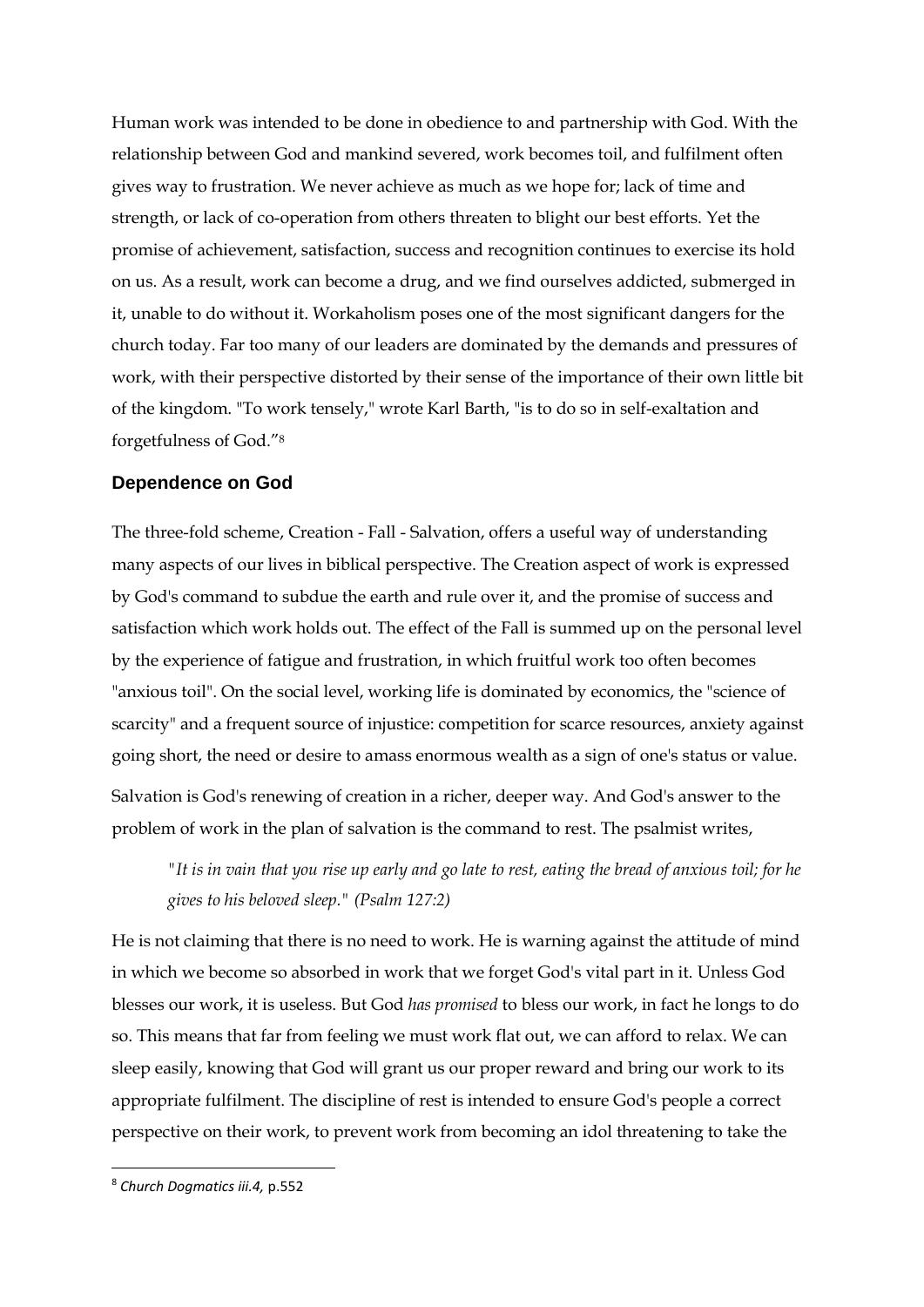place of our relationship with God, and to help us to remain in proper dependence on him. In Deuteronomy 12:9, and again in Psalm 95:11, the Promised Land itself is called the people's "rest". It was to be a land in which they would lack for nothing, one in which wheat, barley, vines, fig-trees, olive oil and honey, copper and iron could be had in abundance.<sup>9</sup> Everything they had was a gift from God, and the command to rest was a constant reminder of their dependence on him for their daily bread.

For us there is no Promised Land, but there are abundant resources. In place of scarcity and anxiety we are encouraged to trust in God's generous abundance – his willingness to meet every need.<sup>10</sup>

#### **Rest Before Work**

We claim to believe in justification by faith - yet it is extraordinary how many Christians proclaim by their actions that their real confidence is in their works. They are so busy serving the Lord - and they are afraid to stop in case he isn't pleased with them. They have not yet realised that God calls us to rest *before* he calls us to work.

The story of Martha and Mary illustrates the priorities Jesus looks for. When Jesus came to visit, Martha brought out the best dishes and set to work to prepare a wonderful meal. Meanwhile, Mary sat at Jesus' feet and listened to him teaching. It is not difficult to imagine the feeling behind Martha's angry words: "Lord, when are you going to tell my sister to get off her backside and give me a hand!" But Jesus answered with a gentle rebuke: "Martha, you are getting bogged down in all this serving of yours. You haven't discerned the one thing which is most important, as Mary has."<sup>11</sup>

Jesus also warns us against the mentality of the hireling, the person who is expected to work for a reward. The prodigal son could see no future beyond that of a hired servant, but his father had other plans. The prodigal was welcomed with the robe and ring, shoes on his feet and the fatted calf.<sup>12</sup> Or think of the labourers in the vineyard. They expected to be treated like hired servants: "We've worked harder than these others - we should be given more." But the master refused to bow to their demand. Instead he addresses them as, "Friends..."<sup>13</sup>

- <sup>10</sup> Matthew 6:33-34
- <sup>11</sup> Luke 10:38-42

**.** 

<sup>12</sup> Luke 15:17-24

<sup>&</sup>lt;sup>9</sup> Deuteronomy 8:9-11

<sup>13</sup> Matthew 20:11-13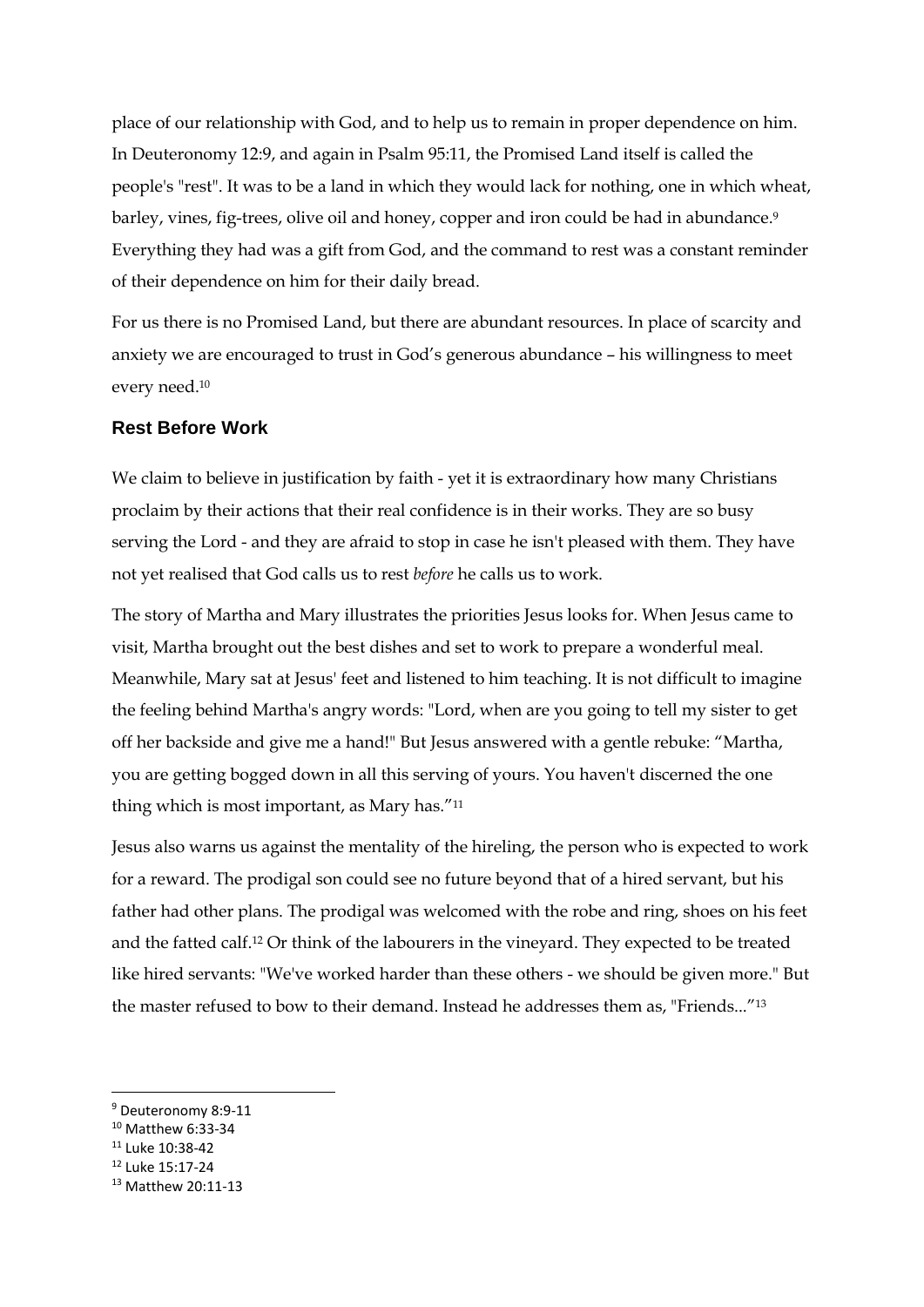When Jesus called his twelve disciples, he called them first to *be* with him, and then to be sent out.<sup>14</sup> The order is important. They were to be companions first. My wife and I have friend who is a gifted counsellor, but because of a painful back problem frequently finds it impossible to work. After a particularly bad spell, she wrote that God had said to her, "If you never do anything for me ever again, I will still love you just the same."

God does not *need* us to serve him. He loves us just the same. When Jesus was baptised, the voice from Heaven proclaimed, "This is my beloved Son, with whom I am well pleased."<sup>15</sup> Yet he hadn't even begun! So with us. We are beloved sons and daughters and God does not need us to serve him. But because Jesus was a servant, he offers us the privilege of becoming his fellow-workers, in service to the world. To rest in the Lord, to be ourselves with him, has a higher priority in the values of the Kingdom, than does our service.

## **Accept Your Limits**

People today live under the pressure of the ever-increasing pace of life. We race through traffic lights on amber to cut our journey by a minute or so. We despair when the person in front of us at the supermarket check-out gets out a cheque book. We ferry our children from one out-of-school activity to the next. Houses are being designed without a dining area, so rare has the family meal around the table become. Instead, we pack as much into our lives as possible. Convenience meals and on to the next activity is becoming the norm. For clergy, the problem is particularly acute. In ordained ministry there are often no clear time boundaries other than the ones we put in place ourselves; there is always more to do than we can possibly accomplish; and virtually everything we are called to do is of value in the work of God's kingdom. And yet, clergy too are instructed to honour the sabbath and find regular periods of rest. What will this mean in practice?

First it will mean accepting our limits. Every servant of the Lord has limits. Moses was not allowed into the Promised Land. He could only look at it from afar and then hand over to Joshua for the next stage. Elijah thought he was the only one left and that he would have to do it all; but God showed him seven thousand still faithful and told him to appoint Elisha as his successor. Paul recognised his limits - to preach the gospel in unreached areas. Church building, pastoral work and even baptism was for others.<sup>16</sup>

<sup>14</sup> Mark 3:14-15

<sup>15</sup> Mark 1:11

<sup>16</sup> Romans 15:18-20; 1 Corinthians 1:14-20; 3:10; 2 Corinthians 10:13-16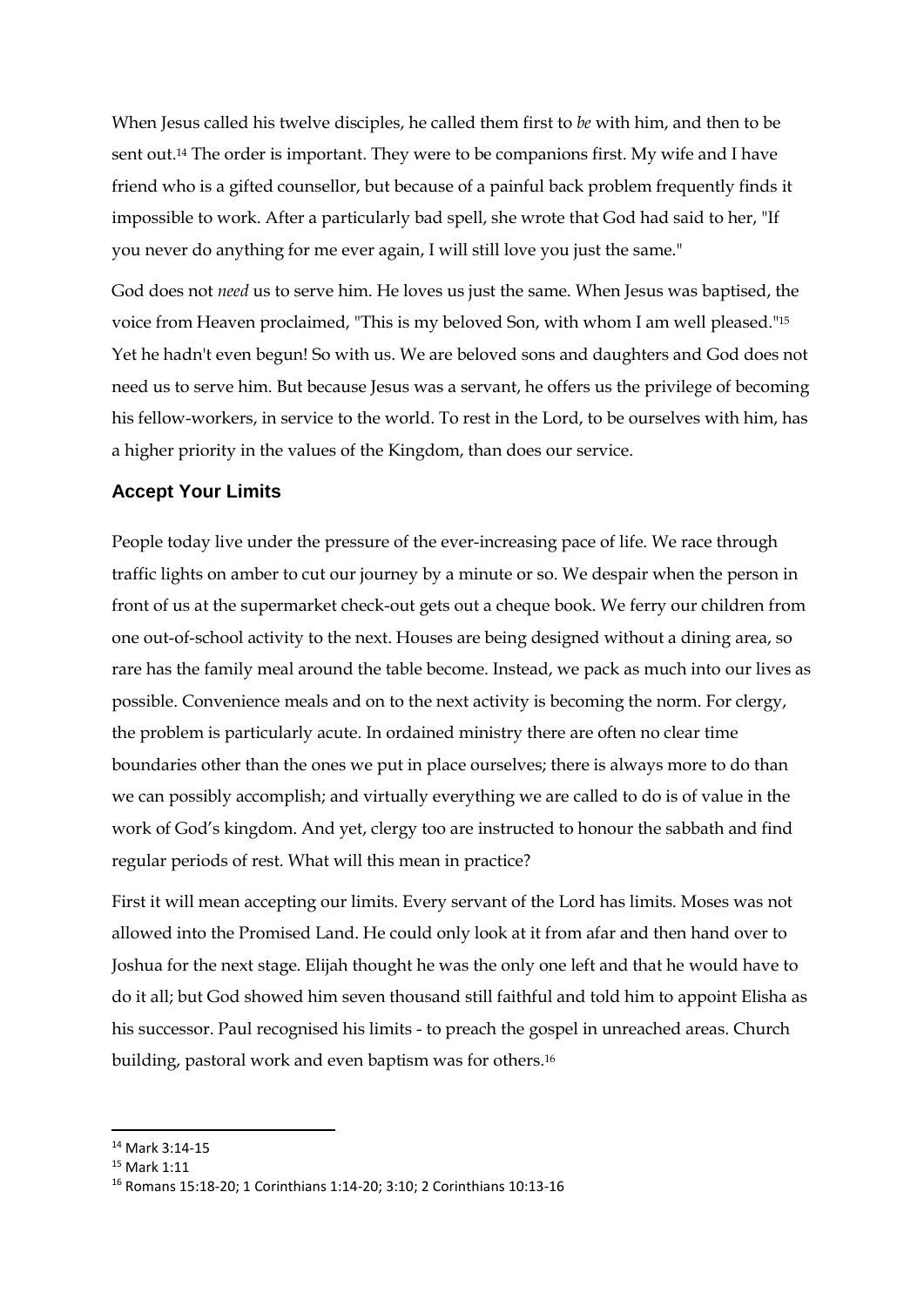Jesus himself did only what he saw the Father doing, and said only what the Father gave him to say.<sup>17</sup> He accepted the discipline of the Incarnation, a particular human life in a particular historical setting. Today he chooses to work through people with similar limitations. If we are to be his disciples, we have to accept that we cannot do everything that needs doing, nor even all we would like to do. We need to discern our God-given limits and work within them.

We have only so much emotional energy. When we become over-committed, we suffer a drain on our emotional resources which we can't make up, and *everything* suffers, including the things we *should* be doing. In the case of married couples, they are "one flesh." They support one another; it is the total commitment of both which counts. If one takes on too much, it is costly for the other. Especially when the children are young, married people should not be expected to achieve as much as singles; nor should they expect to advance so fast in their career as they would if they were single.

# **The Discipline of Rest**

The next important practical step is to schedule periods of rest *before* anything else, and not leave them for the possible empty space in the diary. People with regular working hours also need to do this, since so much of our "leisure" time is in fact lived at high speed. To set a limit on working time, to schedule regular periods of rest, is a discipline.

Like any discipline, it can be very difficult to keep. Often, a day off can be the most difficult day of all. To stop working can bring to the surface all the fears and false values which drive us for the rest of the week. It may be the inability to say "No", the need to be needed, the desire for success, the fear of offending others, a false over-estimate of the importance of the work we are engaged in. But taking time out to rest allows all these come to the surface and be recognised. It can be the first step in facing the false values which drive us and thus towards growing in wholeness.

Working from a place of rest also means learning to distinguish between *chronos* – the "unforgiving minute" into which it is only too tempting to try to pack "sixty seconds worth of distance run" – and *kairos –* the opportune moment. Or perhaps we are driven by a false idea of time, trying to maximise the use of *chronos*, the passing of the hours, rather than waiting for *kairos*, the opportune moment. To work with *kairos* may involve knowing our own best working routines – whether we work most effectively in the mornings or evenings,

<sup>17</sup> John 5:19; 8:28